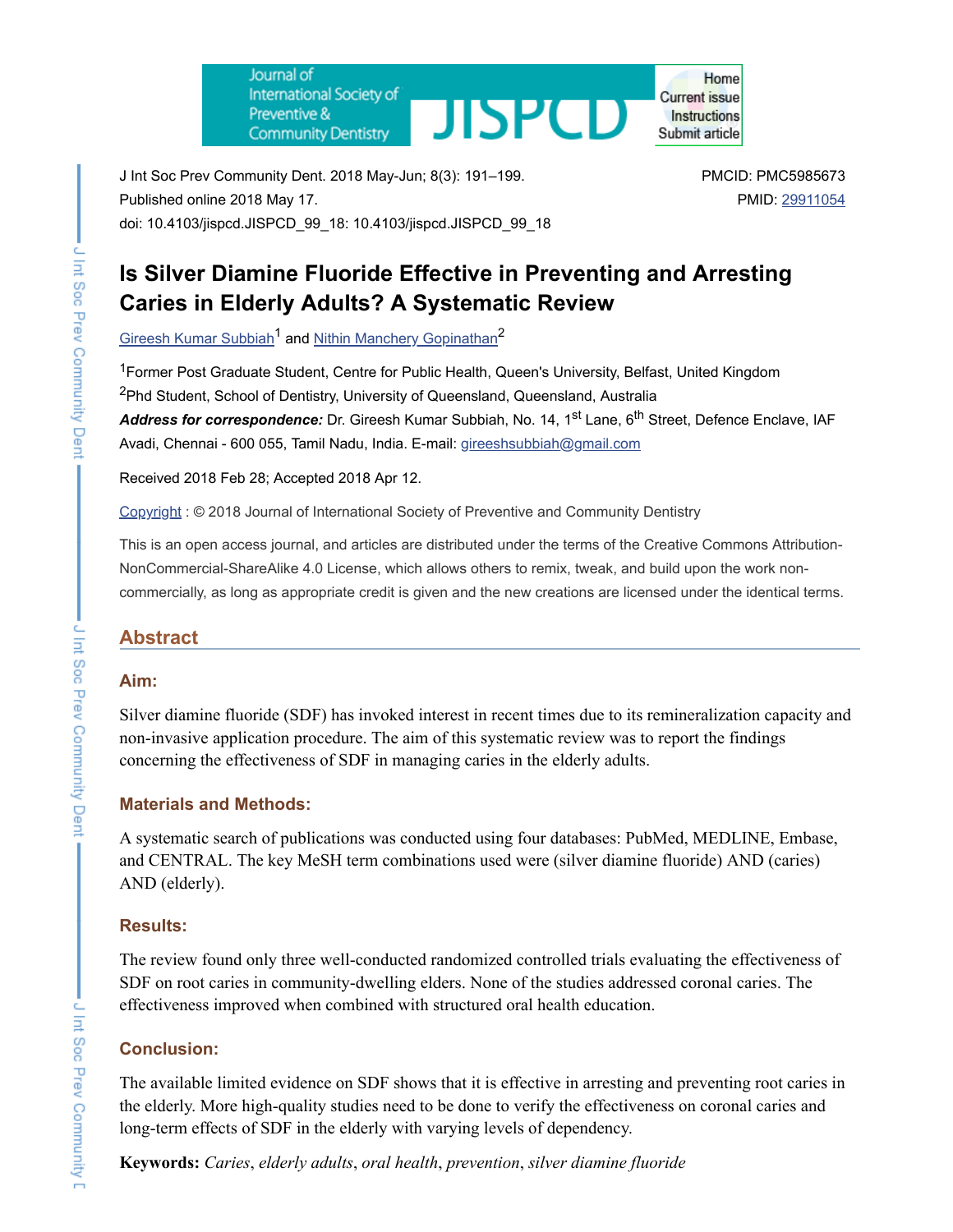#### **INTRODUCTION**

Dental caries is the most common pandemic on the globe,[\[1\]](#page-6-0) which affects a large proportion of the world's population, regardless of gender, age, and ethnicity. It is estimated that around 2.5 billion (35%) people on the planet have untreated caries in their permanent dentition.[\[2](#page-6-1)] A variety of evidence-based approaches for caries prevention have been reported; however, these strategies demand significant financial investment and infrastructure and depend heavily on the availability of oral health workforces.[\[3\]](#page-6-2) In the UK, 23% of the population will be aged 65 years and over compared to 18% aged 16 years or younger by the year 2023.[[4](#page-6-3)] With a concomitant decrease in the edentulousness, there is an increased incidence of caries in the elderly. However, the need for improved preventive efforts and treatment strategies for this population remains sparse.[\[5\]](#page-6-4)

#### **SILVER DIAMINE FLUORIDE - HISTORY AND MECHANISM OF ACTION**

Silver (Ag) has been documented to be used for medicinal purposes dating back to 1000 BC for storage of water.<sup>[\[6\]](#page-6-5)</sup> Dental use of silver nitrate can be traced back to Japan around 1000 AD, where it was used for cosmetic blackening of teeth. Before silver diamine fluoride (SDF), silver nitrate followed by fluoride varnish was the only noninvasive option available for caries treatment.[\[7](#page-6-6)] Case series of carious lesions arrested by silver nitrate date to the  $19<sup>th</sup>$  century, where [8](#page-6-7)7 of 142 treated lesions were arrested.[8] SDF was formed when ammonia was added to silver nitrate to make it stable and effective as an antibacterial for application to caries lesions and infected root canals.[\[9\]](#page-6-8) SDF has been widely used in Australia and Brazil since 1980 with *in vivo* studies done in the respective countries.[[10](#page-6-9)[,11\]](#page-6-10)

Upon application of SDF to a decayed surface, a squamous layer of silver-protein conjugate is formed; this increases resistance of the tooth against acid dissolution and enzymatic digestion.[[12\]](#page-6-11) The treated lesion increases in mineral density and hardness while the lesion depth decreases.[[13\]](#page-6-12) Silver ions act directly against the bacteria in the caries by breaking the cell membrane, denaturing proteins, and inhibiting DNA replication.[\[14](#page-6-13)[,15](#page-7-0)] SDF has been shown to outperform other anticaries and medicaments in killing cariogenic bacteria in dentinal tubules *in vitro*.[\[16](#page-7-1)] Silver and fluoride ions penetrate up to 25 μ into enamel and 50–200  $\mu$  into dentin.[\[17,](#page-7-2)[18](#page-7-3)] Fluoride promotes remineralization, and silver is available for antimicrobial action upon release via reacidification. When bacteria killed by the silver ions are added to the living bacteria, the silver is reactivated effectively killing the live bacteria eliciting a zombie effect.[[19\]](#page-7-4)

Interest in SDF has resurfaced in recent times with several studies proving its effectiveness in preventing and arresting caries in the primary dentition and first permanent molar in children.[\[20](#page-7-5)[,21](#page-7-6)[,22](#page-7-7)[,23](#page-7-8),[24\]](#page-7-9) A review published in the USA had discussed the details about the protocol, rationale, indications, and consent for using SDF for caries arrest and prevention in children.[[25](#page-7-10)] A recent update to this protocol recommends the eradication of the rinsing step following application backed by evidence of safety.[\[26\]](#page-7-11) SDF has been suggested for difficult-to-treat lesions and patients with high risk of caries including those with medical or behavioral complications, those who require multiple treatment visits, or those without access to dental care.[\[25](#page-7-10)] However, the caveats to the use of SDF include black staining of the arrested carious tooth due to the precipitation of silver phosphate and its acceptance among the general population. [\[27](#page-7-12)]

The need for anticaries agents such as SDF is perhaps best understood in terms of the World Health Organization (WHO) Millennium Development Goals for Health and particularly oral health.[[28\]](#page-7-13) The proposed path to achieving these goals is the provision of a basic oral health package, consisting of emergency care, prevention, and cost-effective interventions, in that order.[\[29](#page-7-14)] This review aims to evaluate the scientific evidence regarding the effectiveness of SDF in preventing and arresting caries in elderly adults. If proven effective, SDF may benefit this population significantly, especially where dental care is not accessible or absent or in elders who are noncompliant for routine dental procedures.

Jent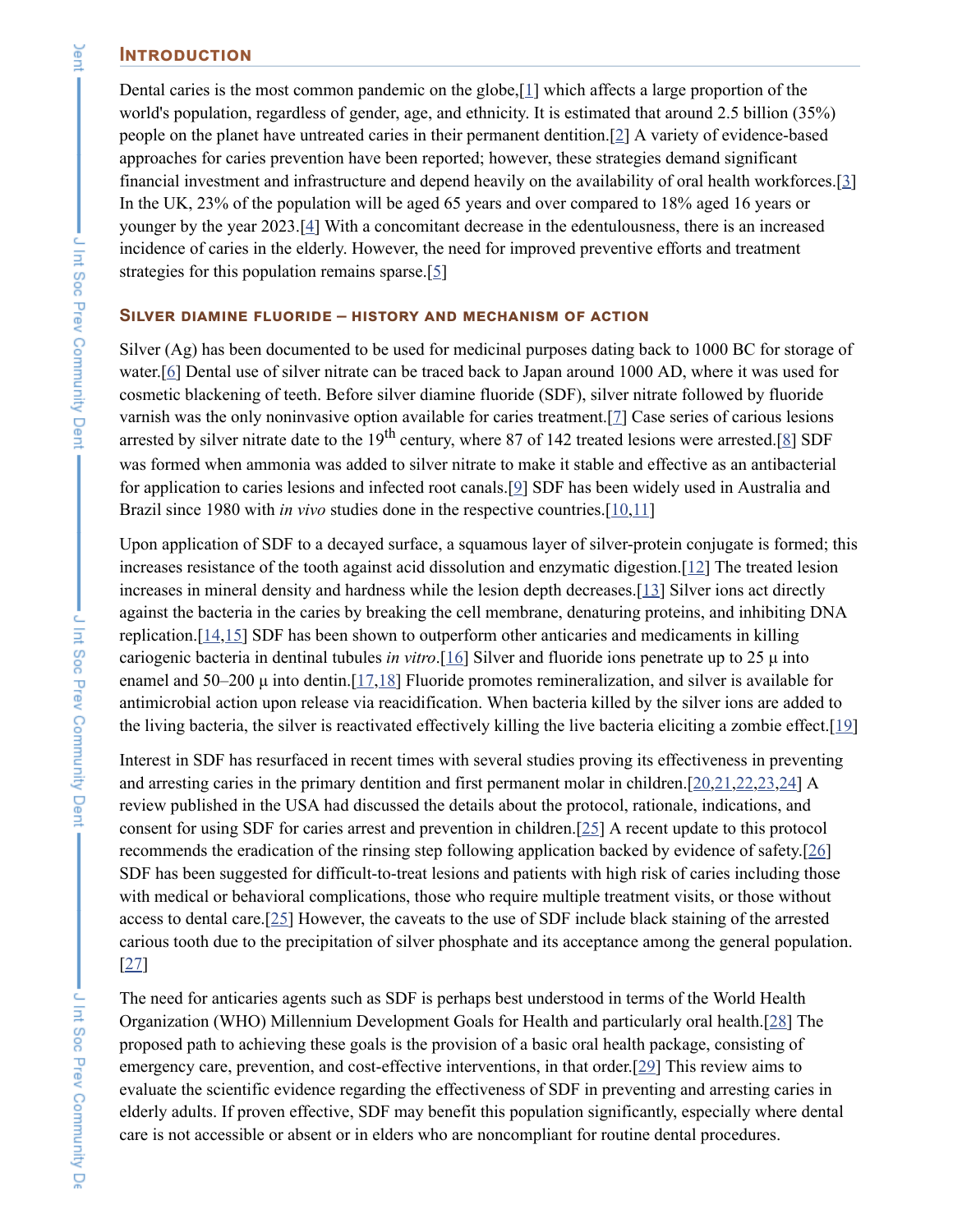#### **MATERIALS AND METHODS**

This systematic review was conducted and reported as directed by the preferred reporting items for systematic reviews and meta-analysis guidelines[\[30](#page-7-15)] [[Figure](https://www.ncbi.nlm.nih.gov/pmc/articles/PMC5985673/figure/F1/) 1].

#### **SEARCH STRATEGY**

The relevant studies were searched in four online databases (PubMed, MEDLINE, Embase, and CENTRAL). All the records identified by the searches were screened based on the title first followed by abstract. An initial online search was performed by a single reviewer, using the search terms that were carefully identified in accordance with the stated PICO focus question. Then, the search was repeated by a second reviewer, to confirm the number of discovered articles by the employed search strategy. Hand searches and searches resulting from reference crosschecks to identify studies that were not found online were done by a third reviewer. The search terms employed were MeSH terms or key words classified under general (all fields) category. The search terms were then combined with an "OR" and PICO categories were combined using "AND" to create a final logic search query. This query was then run in the above-mentioned databases to yield results [[Table](https://www.ncbi.nlm.nih.gov/pmc/articles/PMC5985673/table/T1/) 1].

### **STUDY SELECTION**

The search was conducted from January 2017 to October 2017. The study design was restricted to randomized controlled trials (RCTs) using SDF as one of the interventions on elderly adults aged 60 years and over with cavitated lesions on one or more tooth surface or having high risk of caries development. All languages were included in the search to maximize the study pool. The exclusion criteria included other study designs and studies done in population <60 years of age. The eligibility protocol was strictly applied, and the trial reports were assessed independently by the two reviewers. Each trial was scrutinized for multiple publications from the same data report. Any disputes regarding eligibility of a study were resolved by discussion among the reviewers. All identified articles underwent an abstract review and/or full article review to confirm the eligibility. Personal communication was sent to the author(s) where required.

#### **QUALITY ASSESSMENT**

The Cochrane's Risk of Bias tool was used for assessing the methodological quality in the RCTs according to the Agency of Healthcare Research and Quality.[[31\]](#page-7-16)

#### **SUMMARY MEASURES**

**Primary outcome measure** The primary outcome measures of interest were the mean number of new and arrested carious surface post application of SDF. The numbers needed to treat, prevented fraction (PF), and relative risks (RRs) from the extracted data were quantified.

Caries is defined as any lesion which is detectable clinically and/or radiographically or by any validated method, involving enamel or dentin with or without cavitation. The number needed to treat (NNT) is defined as the number of patients required to treat in the intervention (s) group to prevent a carious lesion from occurring or to prevent a carious surface from progressing compared to the control group. PF is defined as the reduction in the incidence of caries surface or in the rate of preventing the carious tooth surface from progressing in the intervention arm (s) relative to the control arm (s) of the trial. RR is defined as how much likely new carious surfaces will form or existing caries surface will be prevented from the progressing in the intervention group (s) relative to the control group.

**Secondary and tertiary outcome measures** Clinical outcomes

• Duration and frequency of the SDF application

Ĕ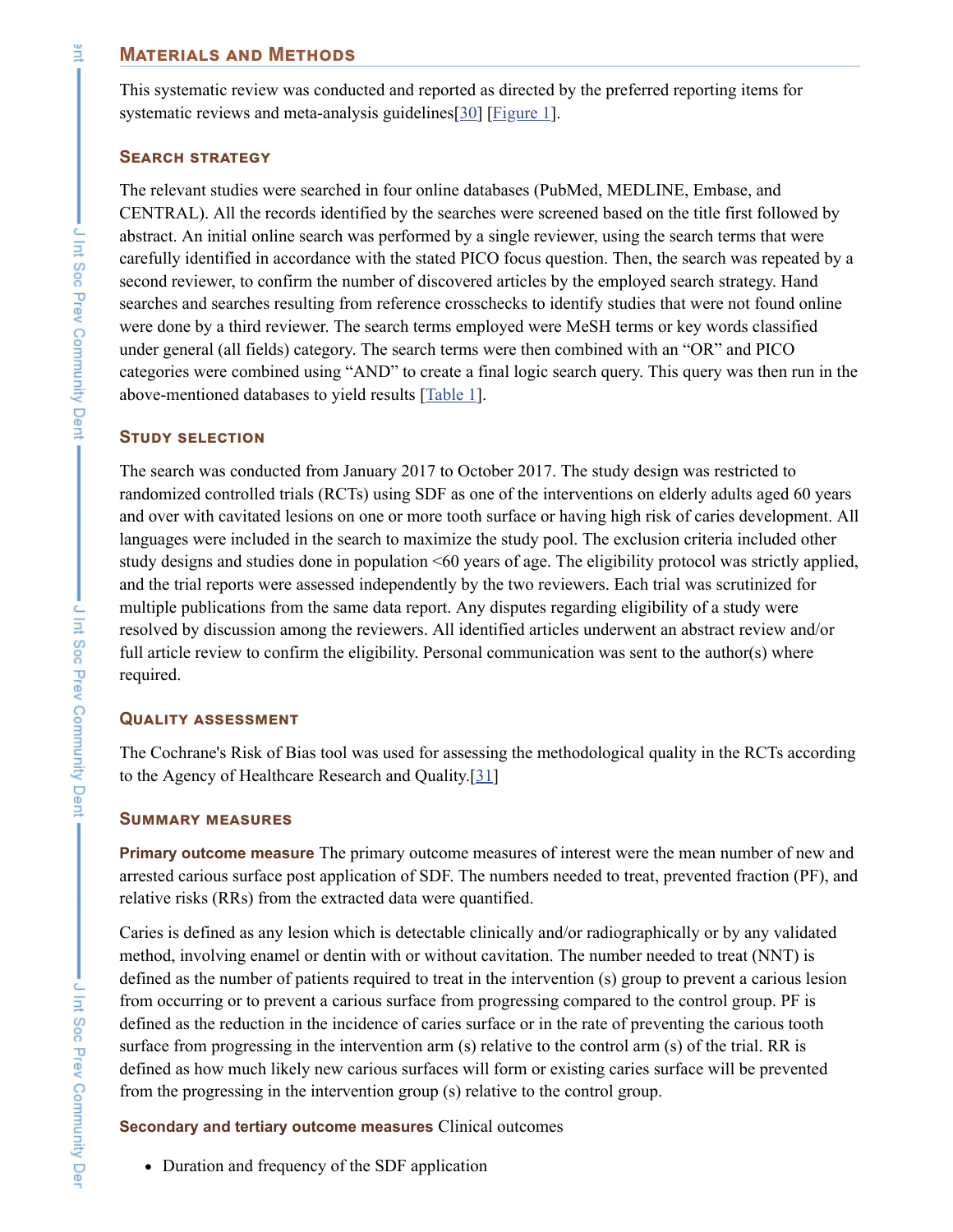- Acute or chronic toxicity associated with SDF during the length of the trial
- Staining of tooth surface
- Percentage of dropouts from baseline to follow-up.

#### Patient-reported outcomes

- Pain and any discomfort associated during or after the procedure
- Any functional physical/psychological discomfort assessed by any valid patient-reported measure
- Patient-reported satisfaction by an appropriate index of patient satisfaction.

#### **RESULTS**

#### **SEARCH RESULTS**

Initial search identified 23 clinical trials done with SDF. An additional RCT was found during the rerun of the search and hand searching of the references. Only three RCTs met all the inclusion criteria and were included in this systematic review.[[32,](#page-8-0)[33,](#page-8-1)[34\]](#page-8-2)

#### **COMMON CHARACTERISTICS OF THE INCLUDED STUDIES**

All the three studies were conducted in community-dwelling elders in Hong Kong. The studies investigated the effects of SDF on root caries of the elderly comparing them with other interventions or a placebo. The SDF used in all three studies were the same preparation, that is, 38% SDF solution (Saforide, Toyo Seiyaku Kasei Co. Ltd., Osaka, Japan). The studies looked at the mean number of new caries lesions on the exposed root surface and/or the mean number of arrested root caries surface in the intervention and the control group. Disposable microbrushes were used for the painting of SDF on the affected or exposed root surfaces without any excavation of caries. No adverse events were noted with SDF in any of the studies. The summary of the characteristics and results of the included study are presented in Tables [2](https://www.ncbi.nlm.nih.gov/pmc/articles/PMC5985673/table/T2/) and [3](https://www.ncbi.nlm.nih.gov/pmc/articles/PMC5985673/table/T3/), respectively.

#### **CHARACTERISTICS OF INDIVIDUAL STUDIES INCLUDED**

Tan *et al*. investigated the effect of SDF in the prevention of the root caries in the community-dwelling elders across 21 community centers. In this study, the root caries index was calculated, and visual plaque index was measured.[\[35](#page-8-3),[36](#page-8-4)] The participants were followed up for 3 years. They reported that SDF was more effective in preventing new caries than the other three groups. The PF for the root caries for SDF was calculated as 71% which was better than chlorhexidine (CHX) (57%) and sodium fluoride varnish (64%)  $(P < 0.001)$ . The NNT for SDF was calculated to be 2.5 as opposed to 3.2 and 3.1 for CHX and sodium fluoride, respectively.

Zhang *et al*. investigated the effect of SDF on the prevention and arresting of root caries in communitydwelling elders. In this study, the elders from 11 community centers were randomly allocated to three groups. The oral health education (OHE) program was directed at controlling the snacking habit, teaching the correct grasp of the toothbrush, and use of additional tooth-cleaning aids. This was administered by a trained dental hygienist and each session lasted for 30 min. Traditional visual tactile diagnosis for root caries was used for the diagnosis.[[37\]](#page-8-5) The participants were examined annually for 2 years. Statistical significance was found for the difference of mean numbers of root surfaces for the three groups ( $P < 0.05$ ). It was noted to be 1.33, 1.00, and 0.70 for the control, SDF, and SDF + OHE groups, respectively. The prevention fraction was extrapolated keeping the control group as reference and was calculated as 25% and 47% for the SDF + oral hygiene instructions (OHI) and SDF + OHI + OHE groups, respectively. The NNT for preventing one new caries root surface was calculated to be 3 and 1.6 for the SDF + OHI and SDF +

 $\equiv$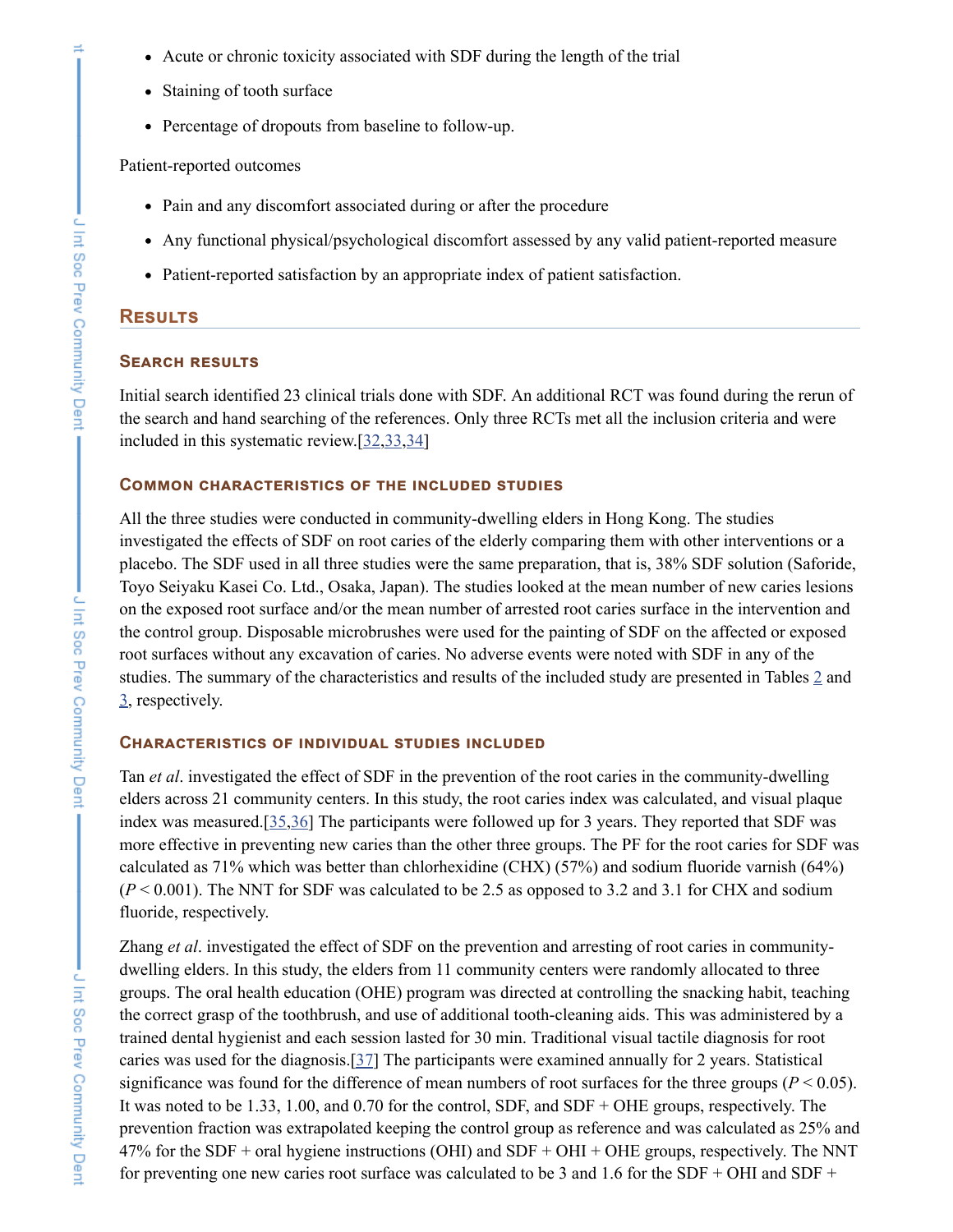OHI + OHE groups, respectively. The mean number of arrested root caries surface were also significant (*P*  $< 0.01$ ) and were calculated as 0.04 (control), 0.28 (SDF + OHI), and 0.33 (SDF + OHE). The NNT to arrest one root caries lesion was calculated as 4.2 for the SDF group and 3.5 for the SDF + OHE group.

Li *et al*. investigated the effectiveness of SDF on the root caries of the elderly and the effect of potassium iodide (KI) for reducing the stained tooth surface of the arrested lesion. SDF was found to be effective in arresting the caries; however, there was no effect of KI on the color of the arrested caries lesion. In this study, elders living across 12 community centers were randomly allocated to three groups. All the participants received OHI at baseline and 6 months later. The OHI had a focus on manual brushing techniques and a tube of fluoridated toothpaste was provided at each examination. The caries diagnosis was carried out based on the recommendations by the International Caries Detection and Assessment System 11 Coordinating Committee.[[38\]](#page-8-6) The follow-up examination was 30 months with a duration of 6 months between each examination. The percentage of arrest caries lesions was calculated to be 45%, 90%, and 93% for the control, SDF, and SDF + KI group, respectively  $(P < 0.001)$ . The difference in caries arrest rates between the SDF and SDF  $+$  KI group was not statistically significant.

#### **DISCUSSION**

This review reveals that limited published literature exists assessing the effectiveness of SDF on arresting and preventing caries in the elderly adults. However, with the available evidence, the potential of SDF was seen to be effective in arresting and preventing root caries of the elders with basic self-care ability. The review identified three well-conducted double-blinded RCTs in community-dwelling elders using 38% SDF applied on an annual basis. All the studies were of high quality and had a low degree of bias. The studies were assessed against the six domains from the Risk of Bias Tool which are summarized in [Table](https://www.ncbi.nlm.nih.gov/pmc/articles/PMC5985673/table/T4/) 4

Analysis of data from the studies reveals that the annual application of 38% SDF can significantly arrest caries and reduce the incidence of new caries. Tan *et al*. reported a prevention fraction of 71% for the SDF group. Zhang *et al*. observed a PF of 47% and 25% in the SDF + OHI + OHE and SDF + OHI groups, respectively. Li *et al*. reported an arrest rate of 93% and 90% for the SDF and SDF + KI groups, respectively. All the participants of the study were given individualized OHI with a focus on manual tooth brushing. In addition to providing OHI, the Li *et al*.'s study participants received a tube of fluoridated toothpaste at each examination. This may have attributed to the differences in the arrest rates between the studies. In the Zhang *et al*.'s study, in addition to the OHI, a structured OHE was given to one group which had an emphasis on controlling the snacking habits and the proper use of oral health aids. This was proved to be more effective in preventing new caries in this group than the  $SDF + OHI$  group.

Li *et al*. used SDF along with saturated solution of KI to reduce stains. The KI is considered to have an antimicrobial action by inhibition of the biofilm formation and reduce further demineralization to resist caries progression.[[34](#page-8-2)[,39\]](#page-8-7) The precipitation of silver iodide is thought to reduce the black staining of the teeth by SDF. However, it was established that application of KI had no effect on the esthetic problems caused by the black staining of the tooth though KI can improve the antimicrobial activity.

None of the studies reported any adverse events by the application of SDF or during the follow-up examination. The studies reported the black staining of the teeth, but it was deemed acceptable by the participants.[[32](#page-8-0)] This correlates with the findings of another study done on the parental perceptions of the staining caused by SDF in children seeing the color changes as positive indication that treatment was effective.[[40\]](#page-8-8) Two studies in children reported adverse events of black staining and oral lesions using 30% and 38% SDF.[[22,](#page-7-7)[41\]](#page-8-9) Although these studies suggest that lower concentration might reduce the onset of the adverse events, these concentrations are less effective in arresting caries.[\[42](#page-8-10)] Silver allergy is considered as a contraindication for SDF application. However, silver has been used for centuries as an antimicrobial agents and toxicity or adverse events associated with silver are very rare.[[43\]](#page-8-11) Fluoride use is

.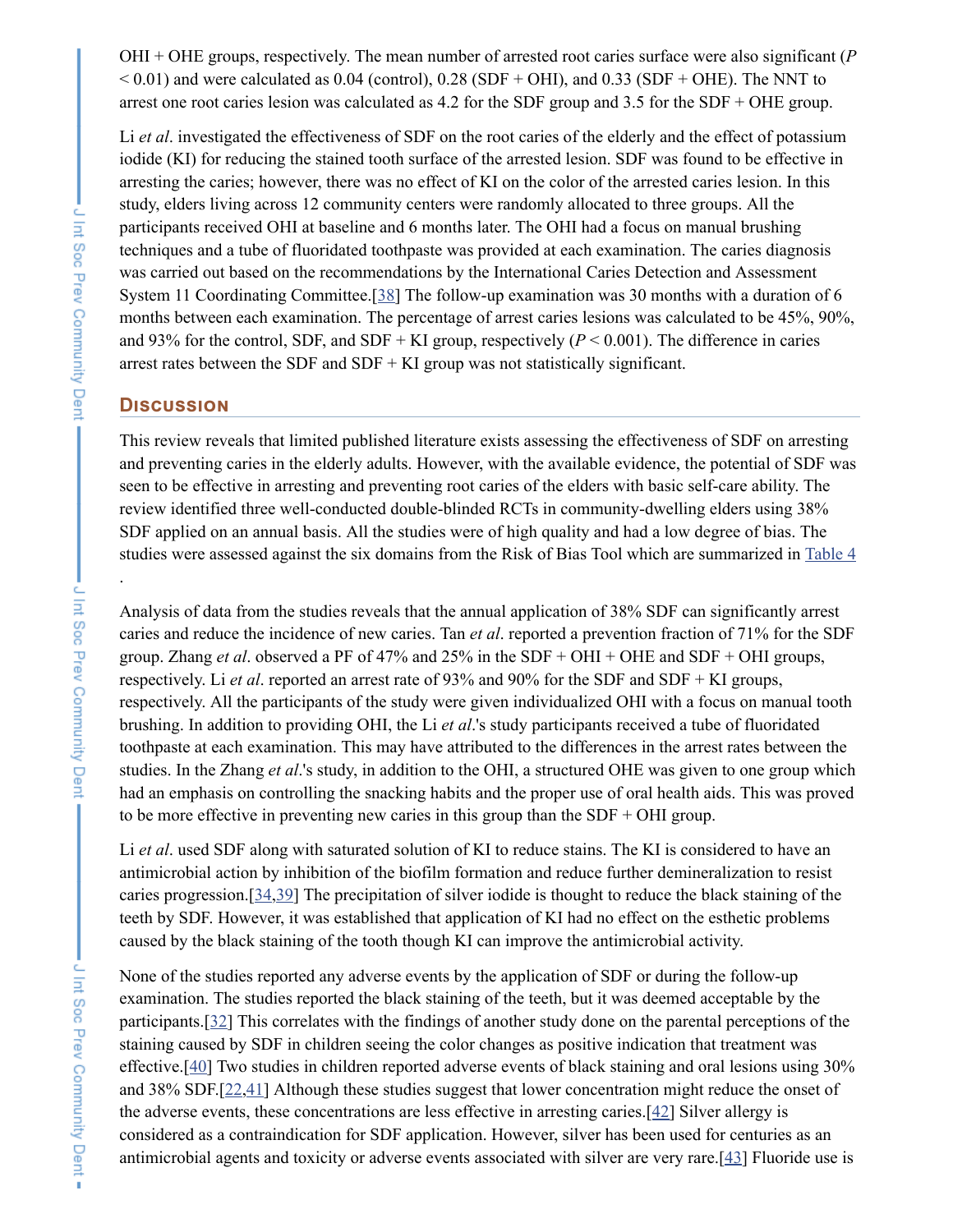associated with fluorosis, but none of the studies reported any participant developing fluorosis. In a pharmacokinetic study of SDF application, the teeth of six, 48–82-year-old adults showed no ulceration or significant increase in the serum fluoride.[[44\]](#page-8-12) Furthermore, a study carried out by the Health Department of Western Australia found no evidence of fluorosis resulting from long-term use of SDF.[\[45](#page-8-13)] The studies included in this review were conducted in Hong Kong where the water is fluoridated at 0.5 ppm. These evidences suggest that long-term usage of SDF may be safe for adults.

The search strategy did not yield any trials on coronal caries in elderly adults. However, studies done in children provide evidence in the effectiveness of SDF in the prevention and arrest of the coronal caries compared to other caries preventing agents such as sodium fluoride, CHX fissure sealants, and glass ionomer cement.[[27](#page-7-12),[46](#page-8-14)[,47](#page-8-15)[,48](#page-8-16)[,49](#page-9-0)] Evidence also suggests that SDF is effective in reducing dentinal hypersensitivity in adult dentition.[\[50](#page-9-1)] Ongoing trials are examining the efficiency of SDF on interproximal caries, and these results will be of interest.[\[51\]](#page-9-2) SDF may also be effective in the prevention and arresting of coronal caries in adults; however, more studies are required to substantiate this claim.

#### **CONCLUSION AND RECOMMENDATIONS**

The main advantages of SDF are it is inexpensive and easy to apply. Unlike conventional restorative treatment, SDF does not require costly equipment or support infrastructure.[[52\]](#page-9-3) SDF application can be done by nondental professionals with adequate training. This makes SDF an ideal candidate for public health measure to control caries in the elderly where there is limited or no access to dental services with its low-cost, simple, and noninvasive application procedure.[[53\]](#page-9-4) The WHO has estimated oral diseases as the fourth most expensive disease to treat in most industrialized countries where 5%–10% of the health spending is on treating dental caries.[[54,](#page-9-5)[55,](#page-9-6)[56\]](#page-9-7) SDF can fill the void of the need for a cost-effective and potential caries management option. However, the cost implications of wider use of SDF need to be understood.

The studies identified were carried out on community-dwelling elders with basic self-care ability and no cognitive decline. However, in countries such as the United Kingdom, this is not often the case where the Alzheimer's Society[[57\]](#page-9-8) estimates that 80% of care home residents have dementia or severe memory problems. Research with adults in care homes with moderate-to-severe dementia had reported poor oral health.[\[58](#page-9-9)] Further research into the use of SDF in this patient group is required. NICE guidelines are published in the UK to inform decisions in medicine, public health, and social care by evidence-based recommendations. A recent guideline (NG48) for oral health for adults in the care homes was published in 2016.[\[59](#page-9-10)] This highlights the importance of addressing the untreated dental caries which can have an impact on the general health and well-being in elders living in care homes, especially those who cannot express their distress or pain and ask for help. This includes the elders with dementia and cognitive disabilities. There is a lack of good-quality data on the effectiveness of oral health interventions and the costs of delivering them to residents in care homes in England.[\[59](#page-9-10)] There are also no robust data on the differential effects on subpopulations in care homes. This includes people with dementia, people in poor physical health, and those with a short life expectancy. These data are needed for evaluation purposes, to inform future guidance and commissioning decisions, and are vital for informing efficient and fair use of increasingly limited resources as identified by the guideline.

Even though the review has found no mention of adverse effects associated with the SDF use in the elderly, there are no data on the long-term effect of SDF. Black staining is an inevitable consequence of SDF application. Furthermore, to be noted is that all the studies were conducted in communities with water fluoridation. However, water fluoridation is either not uniform or absent in many countries. Hence, it is important to take this factor into account when recommending SDF for caries prevention. It will be interesting to see the effectiveness of SDF when it is not used in conjunction with OHI or OHE.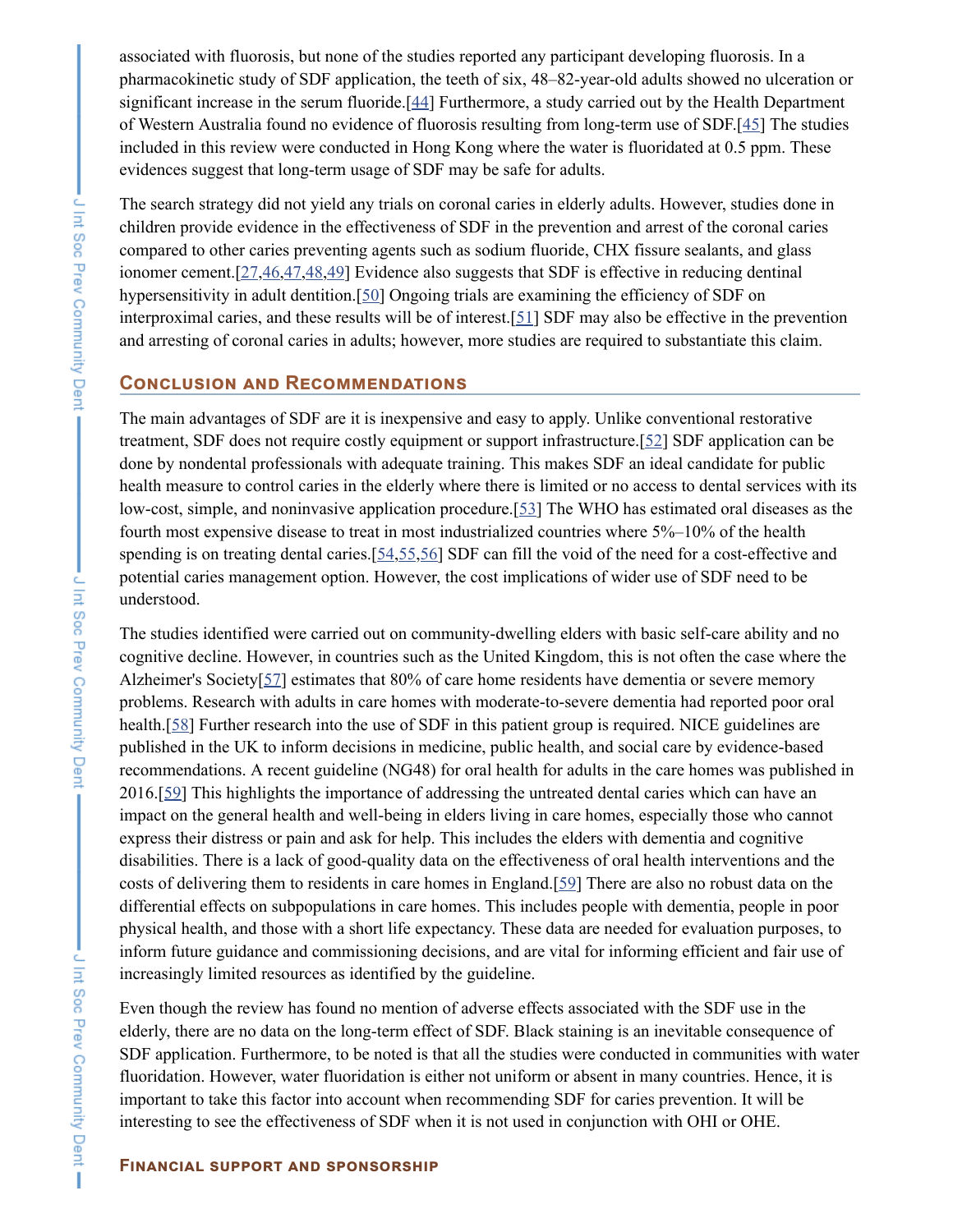### **CONFLICTS OF INTEREST**

There are no conflicts of interest.

### **ACKNOWLEDGMENTS**

I would like to thank Dr. Gerry McKenna, Clinical Senior Lecturer, Centre for Public Health, Queen's University, Belfast, for his supervision to produce this thesis work as a part of my Master of Public Health program. I would also like to thank Prof. Michael Donnelley from Centre for Public Health, Queen's University, Belfast, for his general support during this project.

# **REFERENCES**

<span id="page-6-0"></span>1. Edelstein BL. The dental caries pandemic and disparities problem. BMC Oral Health. 2006;6(Suppl 1):S2. [PMCID: PMC2147591] [PubMed: 16934119]

<span id="page-6-1"></span>2. Kassebaum NJ, Bernabé E, Dahiya M, Bhandari B, Murray CJ, Marcenes W, et al. Global burden of untreated caries: A systematic review and metaregression. J Dent Res. 2015;94:650–8. [PubMed: 25740856]

<span id="page-6-2"></span>3. Patrick DL, Lee RS, Nucci M, Grembowski D, Jolles CZ, Milgrom P, et al. Reducing oral health disparities: A focus on social and cultural determinants. BMC Oral Health. 2006;6(Suppl 1):S4. [PMCID: PMC2147600] [PubMed: 16934121]

<span id="page-6-3"></span>4. Omran AR. The epidemiologic transition: A theory of the epidemiology of population change 1971. Milbank Q. 2005;83:731–57. [PMCID: PMC2690264] [PubMed: 16279965]

<span id="page-6-4"></span>5. Heart T, Kalderon E. Older adults: Are they ready to adopt health-related ICT? Int J Med Inform. 2013;82:e209–31. [PubMed: 21481631]

<span id="page-6-5"></span>6. Russell AD, Hugo WB. Antimicrobiological activity and action of silver. Prog Med Chem. 1994;31:351–70. [PubMed: 8029478]

<span id="page-6-6"></span>7. Duffin S. Back to the future: The medical management of caries introduction. J Calif Dent Assoc. 2012;40:852–8. [PubMed: 23270129]

<span id="page-6-7"></span>8. Stebbins EA. What value has argenti nitras as a therapeutic agent in dentistry? Int Dent J. 1891;12:661– 70.

<span id="page-6-8"></span>9. Howe PR. A method of sterilizing and at the same time impregnating with a metal affected dentinal tissue. Dent Cosmos. 1917;59:891–904.

<span id="page-6-9"></span>10. Gotjamanos T. Silver fluoride use. Aust Dent J. 1997;42:138. [PubMed: 9153845]

<span id="page-6-10"></span>11. Almeida IC. Evaluation of the Cariostatic, Anticariogenic and Anti-Microbial Effect of 12 Percent Silver Diaminefluoride Solution (BIORIDE) in Children from 5 1/2 to 6 Years Old. Dissertation, Univ. of Sao Paulo, Bauru, Brazil. 1994

<span id="page-6-11"></span>12. Mei ML, Li QL, Chu CH, Yiu CK, Lo EC. The inhibitory effects of silver diamine fluoride at different concentrations on matrix metalloproteinases. Dent Mater. 2012;28:903–8. [PubMed: 22578660]

<span id="page-6-12"></span>13. Mei ML, Ito L, Cao Y, Li QL, Lo EC, Chu CH, et al. Inhibitory effect of silver diamine fluoride on dentine demineralisation and collagen degradation. J Dent. 2013;41:809–17. [PubMed: 23810851]

<span id="page-6-13"></span>14. Youravong N, Carlen A, Teanpaisan R, Dahlén G. Metal-ion susceptibility of oral bacterial species. Lett Appl Microbiol. 2011;53:324–8. [PubMed: 21711369]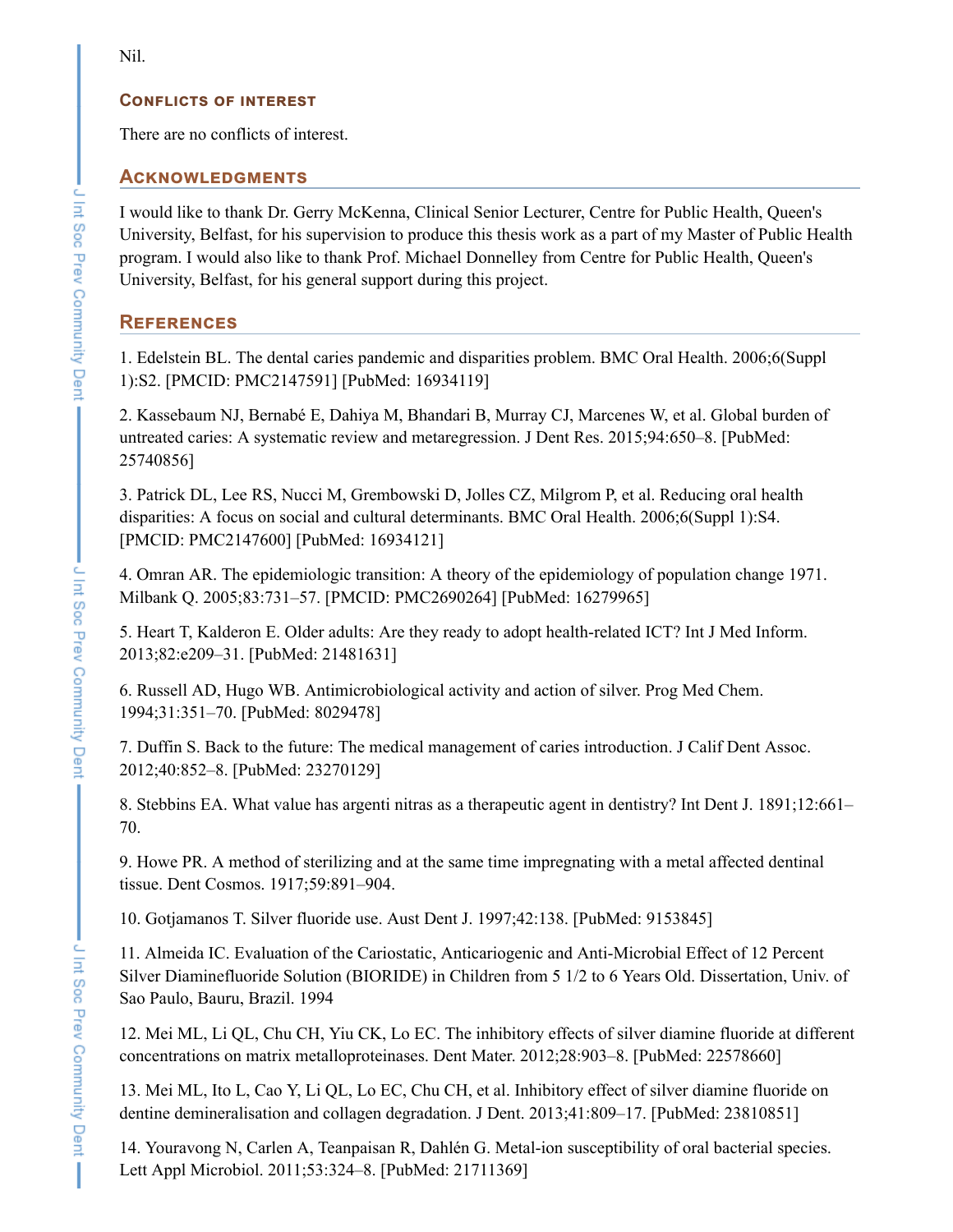<span id="page-7-0"></span>15. Klasen HJ. A historical review of the use of silver in the treatment of burns. II. Renewed interest for silver. Burns. 2000;26:131–8. [PubMed: 10716355]

<span id="page-7-1"></span>16. Hamama HH, Yiu CK, Burrow MF. Effect of silver diamine fluoride and potassium iodide on residual bacteria in dentinal tubules. Aust Dent J. 2015;60:80–7. [PubMed: 25721282]

<span id="page-7-2"></span>17. Suzuki T, Nishida M, Sobue S, Moriwaki Y. Effects of diammine silver fluoride on tooth enamel. J Osaka Univ Dent Sch. 1974;14:61–72. [PubMed: 4535096]

<span id="page-7-3"></span>18. Chu CH, Lo EC. Microhardness of dentine in primary teeth after topical fluoride applications. J Dent. 2008;36:387–91. [PubMed: 18378377]

<span id="page-7-4"></span>19. Wakshlak RB, Pedahzur R, Avnir D. Antibacterial activity of silver-killed bacteria: The "zombies" effect. Sci Rep. 2015;5:9555. [PMCID: PMC5386105] [PubMed: 25906433]

<span id="page-7-5"></span>20. Fung MH, Duangthip D, Wong MC, Lo EC, Chu CH. Randomized clinical trial of 12% and 38% silver diamine fluoride treatment. J Dent Res. 2018;97:171–8. [PMCID: PMC6429575] [PubMed: 28846469]

<span id="page-7-6"></span>21. Lo EC, Chu CH, Lin HC. A community-based caries control program for pre-school children using topical fluorides: 18-month results. J Dent Res. 2001;80:2071–4. [PubMed: 11808764]

<span id="page-7-7"></span>22. Llodra JC, Rodriguez A, Ferrer B, Menardia V, Ramos T, Morato M, et al. Efficacy of silver diamine fluoride for caries reduction in primary teeth and first permanent molars of schoolchildren: 36-month clinical trial. J Dent Res. 2005;84:721–4. [PubMed: 16040729]

<span id="page-7-8"></span>23. Yee R, Holmgren C, Mulder J, Lama D, Walker D, van Palenstein Helderman W, et al. Efficacy of silver diamine fluoride for arresting caries treatment. J Dent Res. 2009;88:644–7. [PubMed: 19641152]

<span id="page-7-9"></span>24. Zhi QH, Lo EC, Lin HC. Randomized clinical trial on effectiveness of silver diamine fluoride and glass ionomer in arresting dentine caries in preschool children. J Dent. 2012;40:962–7. [PubMed: 22892463]

<span id="page-7-10"></span>25. Horst JA, Ellenikiotis H, Milgrom PL. UCSF protocol for caries arrest using silver diamine fluoride: Rationale, indications and consent. J Calif Dent Assoc. 2016;44:16–28. [PMCID: PMC4778976] [PubMed: 26897901]

<span id="page-7-11"></span>26. Horst JA. Silver fluoride as a treatment for dental caries. Adv Dent Res. 2018;29:135–40. [PMCID: PMC6699125] [PubMed: 29355428]

<span id="page-7-12"></span>27. Chu CH, Lo EC. Promoting caries arrest in children with silver diamine fluoride: A review. Oral Health Prev Dent. 2008;6:315–21. [PubMed: 19178097]

<span id="page-7-13"></span>28. Hobdell M, Petersen PE, Clarkson J, Johnson N. Global goals for oral health 2020. Int Dent J. 2003;53:285–8. [PubMed: 14560802]

<span id="page-7-14"></span>29. Petersen PE. The World Oral Health Report 2003: Continuous improvement of oral health in the 21st century – The approach of the WHO Global Oral Health Programme. Community Dent Oral Epidemiol. 2003;31(Suppl 1):3–23. [PubMed: 15015736]

<span id="page-7-15"></span>30. Moher D, Liberati A, Tetzlaff J, Altman DG PRISMA Group. Preferred reporting items for systematic reviews and meta-analyses: The PRISMA statement. J Clin Epidemiol. 2009;62:1006–12. [PubMed: 19631508]

<span id="page-7-16"></span>31. Viswanathan M, Ansari MT, Berkman ND, Chang S, Hartling L, McPheeters M, et al. Assessing the risk of bias of individual studies in systematic reviews of health care interventions. Agency for Healthcare Research and Quality Methods Guide for Comparitive Effectivenss Review. AHRQ Publication No. 12- EHC047-EF. 2012. [Last accessed on 2017 Aug 25]. Available from: <http://www.effectivehealthcare.ahrq.gov/>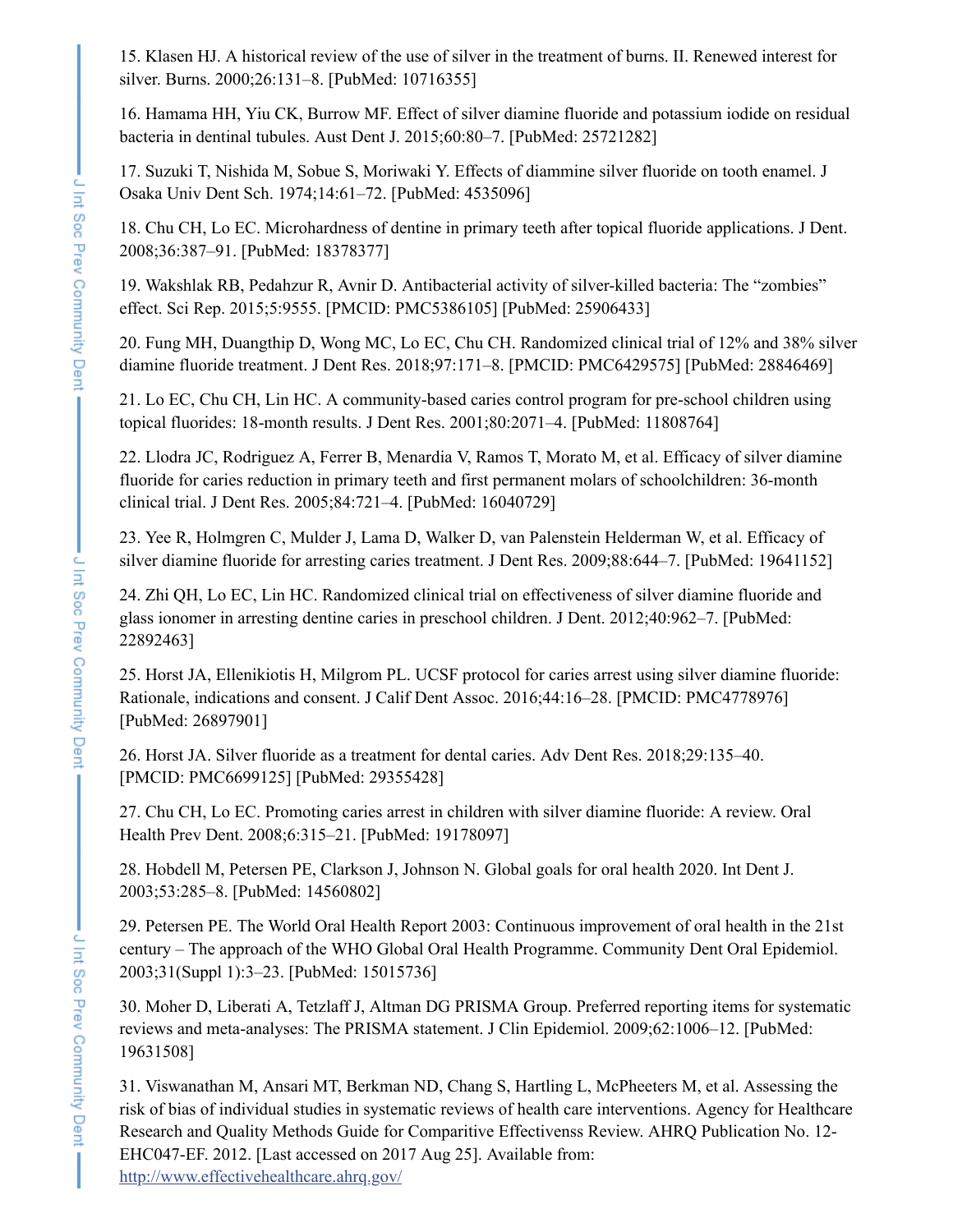<span id="page-8-0"></span>32. Tan HP, Lo EC, Dyson JE, Luo Y, Corbet EF. A randomized trial on root caries prevention in elders. J Dent Res. 2010;89:1086–90. [PubMed: 20671206]

<span id="page-8-1"></span>33. Zhang W, McGrath C, Lo EC, Li JY. Silver diamine fluoride and education to prevent and arrest root caries among community-dwelling elders. Caries Res. 2013;47:284–90. [PubMed: 23392087]

<span id="page-8-2"></span>34. Li R, Lo EC, Liu BY, Wong MC, Chu CH. Randomized clinical trial on arresting dental root caries through silver diammine fluoride applications in community-dwelling elders. J Dent. 2016;51:15–20. [PubMed: 27208876]

<span id="page-8-3"></span>35. Katz RV. Assessing root caries in populations: The evolution of the root caries index. J Public Health Dent. 1980;40:7–16. [PubMed: 6928495]

<span id="page-8-4"></span>36. Ainamo J, Bay I. Problems and proposals for recording gingivitis and plaque. Int Dent J. 1975;25:229– 35. [PubMed: 1058834]

<span id="page-8-5"></span>37. Banting DW. The diagnosis of root caries. J Dent Educ. 2001;65:991–6. [PubMed: 11700002]

<span id="page-8-6"></span>38. ICDAS Coordinating Committee. International Caries Detection and Assessment System. [Last accessed on 2017 Aug 15]. Available from: <https://www.icdas.org/uploads/ICDAS%20Criteria%20Document%20corrected%202013.pdf>.

<span id="page-8-7"></span>39. Knight GM, McIntyre JM, Craig GG, Mulyani D, Zilm PS, Gully NJ, et al. Inability to form a biofilm of *Streptococcus mutans* on silver fluoride- and potassium iodide-treated demineralized dentin. Quintessence Int. 2009;40:155–61. [PubMed: 19365897]

<span id="page-8-8"></span>40. Chu CH, Lo EC, Lin HC. Effectiveness of silver diamine fluoride and sodium fluoride varnish in arresting dentin caries in Chinese pre-school children. J Dent Res. 2002;81:767–70. [PubMed: 12407092]

<span id="page-8-9"></span>41. Duangthip D, Chu CH, Lo EC. A randomized clinical trial on arresting dentine caries in preschool children by topical fluorides-18 month results. J Dent. 2016;44:57–63. [PubMed: 26037274]

<span id="page-8-10"></span>42. Contreras V, Toro MJ, Elías-Boneta AR, Encarnación-Burgos A. Effectiveness of silver diamine fluoride in caries prevention and arrest: A systematic literature review. Gen Dent. 2017;65:22–9. [PMCID: PMC5535266] [PubMed: 28475081]

<span id="page-8-11"></span>43. Rai M, Yadav A, Gade A. Silver nanoparticles as a new generation of antimicrobials. Biotechnol Adv. 2009;27:76–83. [PubMed: 18854209]

<span id="page-8-12"></span>44. Vasquez E, Zegarra G, Chirinos E, Castillo JL, Taves DR, Watson GE, et al. Short term serum pharmacokinetics of diammine silver fluoride after oral application. BMC Oral Health. 2012;12:60. [PMCID: PMC3538059] [PubMed: 23272643]

<span id="page-8-13"></span>45. Neesham DC. Fluoride concentration in AgF and dental fluorosis. Aust Dent J. 1997;42:268–9. [PubMed: 9316315]

<span id="page-8-14"></span>46. Braga MM, Mendes FM, De Benedetto MS, Imparato JC. Effect of silver diammine fluoride on incipient caries lesions in erupting permanent first molars: A pilot study. J Dent Child (Chic) 2009;76:28– 33. [PubMed: 19341576]

<span id="page-8-15"></span>47. Liu BY, Lo EC, Chu CH, Lin HC. Randomized trial on fluorides and sealants for fissure caries prevention. J Dent Res. 2012;91:753–8. [PubMed: 22736448]

<span id="page-8-16"></span>48. Monse B, Heinrich-Weltzien R, Mulder J, Holmgren C, van Palenstein Helderman WH. Caries preventive efficacy of silver diammine fluoride (SDF) and ART sealants in a school-based daily fluoride toothbrushing program in the Philippines. BMC Oral Health. 2012;12:52. [PMCID: PMC3549940] [PubMed: 23171244]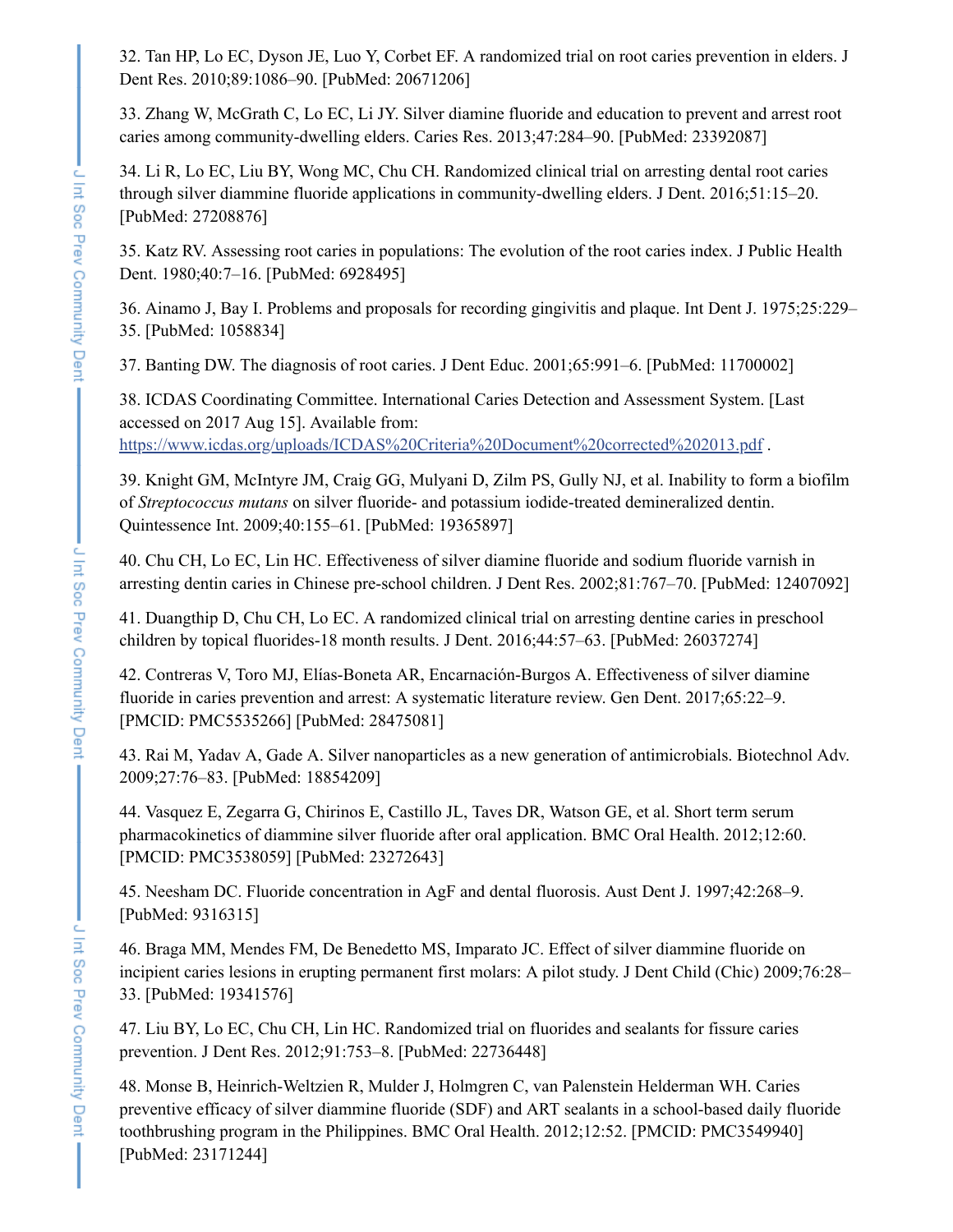<span id="page-9-0"></span>49. Dos Santos VE, Jr, de Vasconcelos FM, Ribeiro AG, Rosenblatt A. Paradigm shift in the effective treatment of caries in schoolchildren at risk. Int Dent J. 2012;62:47–51. [PubMed: 22251037]

<span id="page-9-1"></span>50. Castillo JL, Rivera S, Aparicio T, Lazo R, Aw TC, Mancl LL, et al. The short-term effects of diammine silver fluoride on tooth sensitivity: A randomized controlled trial. J Dent Res. 2011;90:203–8. [PMCID: PMC6706813] [PubMed: 21118796]

<span id="page-9-2"></span>51. Mattos-Silveira J, Floriano I, Ferreira FR, Viganó ME, Frizzo MA, Reyes A, et al. New proposal of silver diamine fluoride use in arresting approximal caries: Study protocol for a randomized controlled trial. Trials. 2014;15:448. [PMCID: PMC4255679] [PubMed: 25409545]

<span id="page-9-3"></span>52. Schwendicke F, Göstemeyer G. Cost-effectiveness of root caries preventive treatments. J Dent. 2017;56:58–64. [PubMed: 27984089]

<span id="page-9-4"></span>53. Rosenblatt A, Stamford TC, Niederman R. Silver diamine fluoride: A caries "silver-fluoride bullet" J Dent Res. 2009;88:116–25. [PubMed: 19278981]

<span id="page-9-5"></span>54. Petersen PE, Bourgeois D, Ogawa H, Estupinan-Day S, Ndiaye C. The global burden of oral diseases and risks to oral health. Bull World Health Organ. 2005;83:661–9. [PMCID: PMC2626328] [PubMed: 16211157]

<span id="page-9-6"></span>55. Beaglehole R. The Oral Health Atlas: Mapping a Neglected Global Health Issue. FDI World Dental Federation. 2009

<span id="page-9-7"></span>56. Patel R. The state of oral health in Europe. Report Commissioned by the Platform for Better Oral Health in Europe. 2012

<span id="page-9-8"></span>57. Dementia Report. [Last accessed on 2017 Sep 10]. Available from: [https://www.alzheimers.org.uk/download/downloads/id/2323/dementia\\_uk\\_update.pdf](https://www.alzheimers.org.uk/download/downloads/id/2323/dementia_uk_update.pdf) .

<span id="page-9-9"></span>58. Adam H, Preston AJ. The oral health of individuals with dementia in nursing homes. Gerodontology. 2006;23:99–105. [PubMed: 16677183]

<span id="page-9-10"></span>59. National Institute for Health and Care Excellence. Oral Health for Adults in Care Homes. 2016. [Last accessed on 2017 Sep 10]. Available from: <https://www.nice.org.uk/guidance/ng48>.

## **Figures and Tables**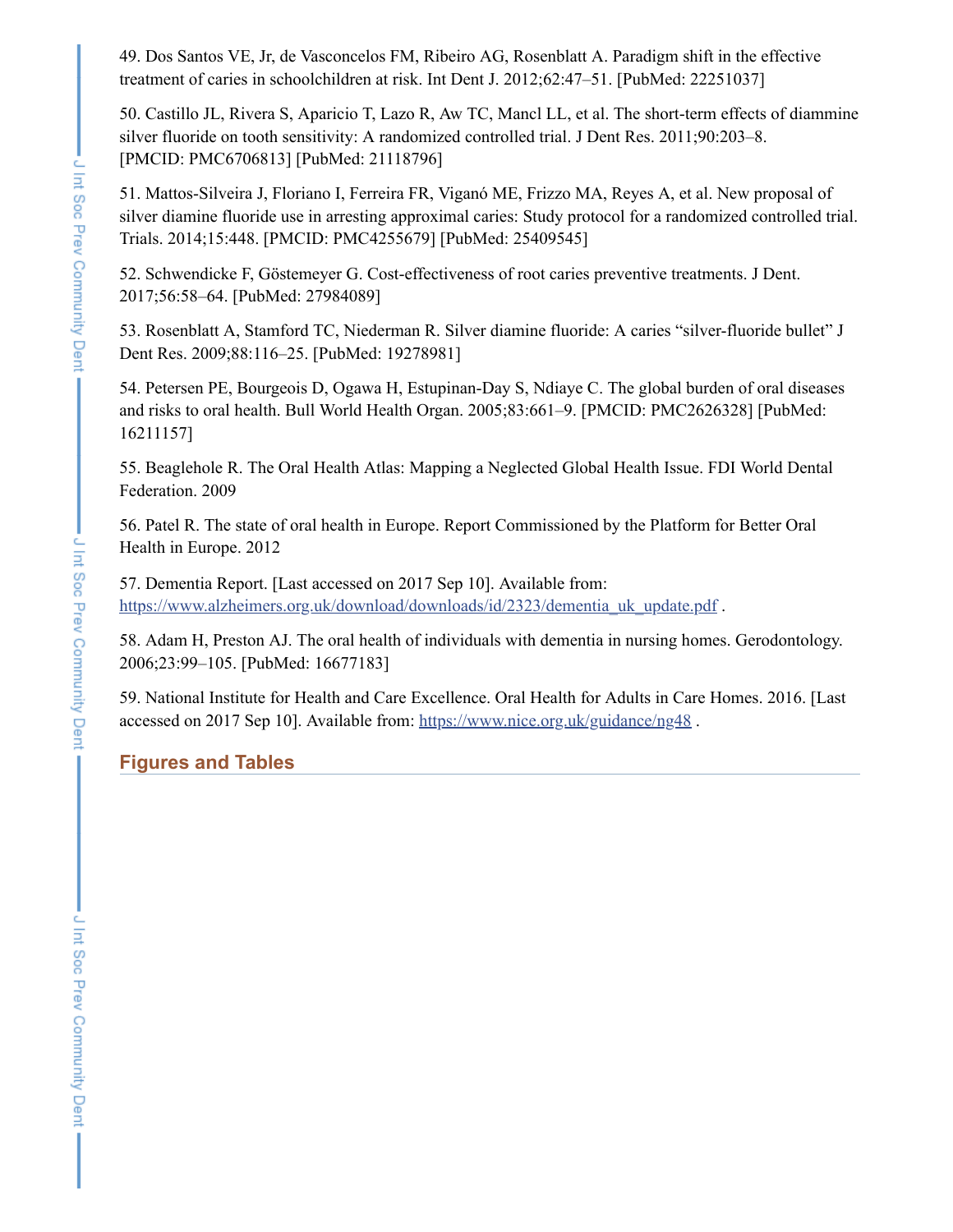# **Figure 1**



PRISMA 2009 Flow diagram

Open in a [separate](https://www.ncbi.nlm.nih.gov/pmc/articles/PMC5985673/figure/F1/?report=objectonly) window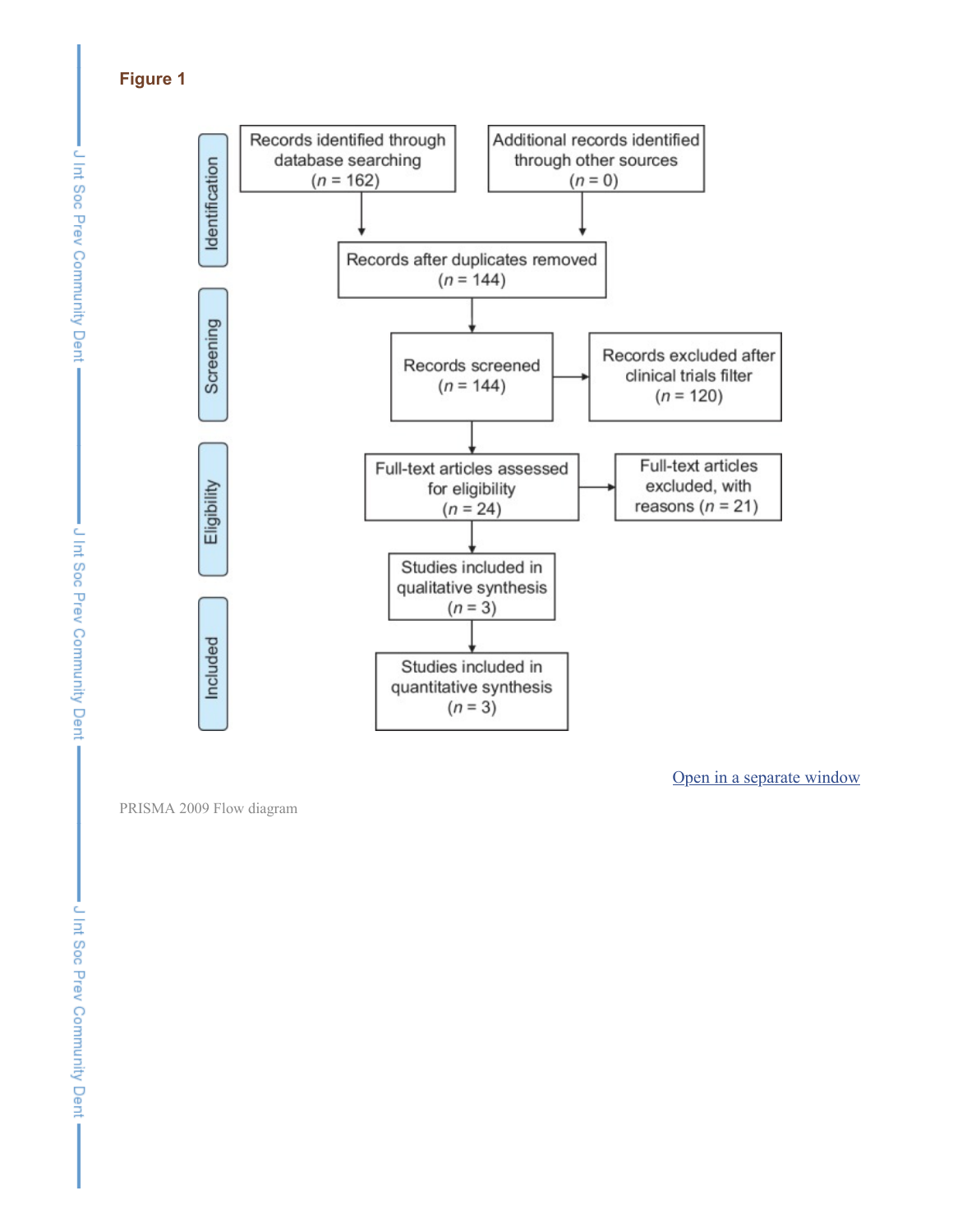# Focus Question, Criteria, Information Sources and Search Terms

| Focus question                      | Is SDF effective in preventing and arresting caries in elderly adults?                                                                                                                                                                                                                     |                                                                                                         |  |  |  |  |
|-------------------------------------|--------------------------------------------------------------------------------------------------------------------------------------------------------------------------------------------------------------------------------------------------------------------------------------------|---------------------------------------------------------------------------------------------------------|--|--|--|--|
| Criteria                            | Inclusion criteria                                                                                                                                                                                                                                                                         |                                                                                                         |  |  |  |  |
|                                     | Primary research article                                                                                                                                                                                                                                                                   |                                                                                                         |  |  |  |  |
|                                     | Randomized controlled trials done in adults aged 60 years and over without or without dental caries                                                                                                                                                                                        |                                                                                                         |  |  |  |  |
|                                     |                                                                                                                                                                                                                                                                                            | Randomized controlled trails done using SDF as one of the interventions for caries prevention or arrest |  |  |  |  |
|                                     | Exclusion criteria                                                                                                                                                                                                                                                                         |                                                                                                         |  |  |  |  |
|                                     | Other study deigns, in vitro studies, reviews, and case reports                                                                                                                                                                                                                            |                                                                                                         |  |  |  |  |
|                                     | Studies done on children or adults <60 years of age                                                                                                                                                                                                                                        |                                                                                                         |  |  |  |  |
| Electronic databases<br>Information |                                                                                                                                                                                                                                                                                            |                                                                                                         |  |  |  |  |
| sources                             |                                                                                                                                                                                                                                                                                            | PubMed, Embase, MEDLINE, and the Cochrane Central Register of Controlled Trials                         |  |  |  |  |
|                                     | Journals                                                                                                                                                                                                                                                                                   |                                                                                                         |  |  |  |  |
|                                     | All peer-reviewed dental and related journals available online in databases                                                                                                                                                                                                                |                                                                                                         |  |  |  |  |
|                                     | Others                                                                                                                                                                                                                                                                                     |                                                                                                         |  |  |  |  |
|                                     | Popular online internet search engines (e.g., Google, Yahoo, etc.), Online internet research community websites (https://<br>www.researchgate.net/), reference crosschecks, personal communications, hand searches, gray literature, etc.,                                                 |                                                                                                         |  |  |  |  |
| Search terms                        | #1: MeSH - "silver diamine fluoride" OR "silver diaamine fluoride" OR "SDF" OR "Topical fluoride" OR "Dental<br>fluoride" OR "AgFH6N2" OR "Diammine silver fluoride" OR "Ammonical silver fluoride" OR Silver ammonia<br>fluoride" OR "Silver fluoride" OR "Quaternary ammonium compounds" |                                                                                                         |  |  |  |  |
|                                     | #2: MeSH - dental caries OR caries OR cavity OR white spot OR dentinal caries OR dental decay OR dentinal lesion                                                                                                                                                                           |                                                                                                         |  |  |  |  |
|                                     | #3: MeSH - Aged OR elderly OR older adult OR frail OR institutionalised                                                                                                                                                                                                                    |                                                                                                         |  |  |  |  |
| Filters                             | Language                                                                                                                                                                                                                                                                                   | Not applied                                                                                             |  |  |  |  |
|                                     | Species                                                                                                                                                                                                                                                                                    | Humans (MeSH)                                                                                           |  |  |  |  |
|                                     | Ages                                                                                                                                                                                                                                                                                       | Aged (MeSH)                                                                                             |  |  |  |  |
| Search dates                        | Final confirmatory online search was performed on October 31 <sup>ª</sup> , 2017                                                                                                                                                                                                           |                                                                                                         |  |  |  |  |
| SDF=Silver diamine fluoride         |                                                                                                                                                                                                                                                                                            |                                                                                                         |  |  |  |  |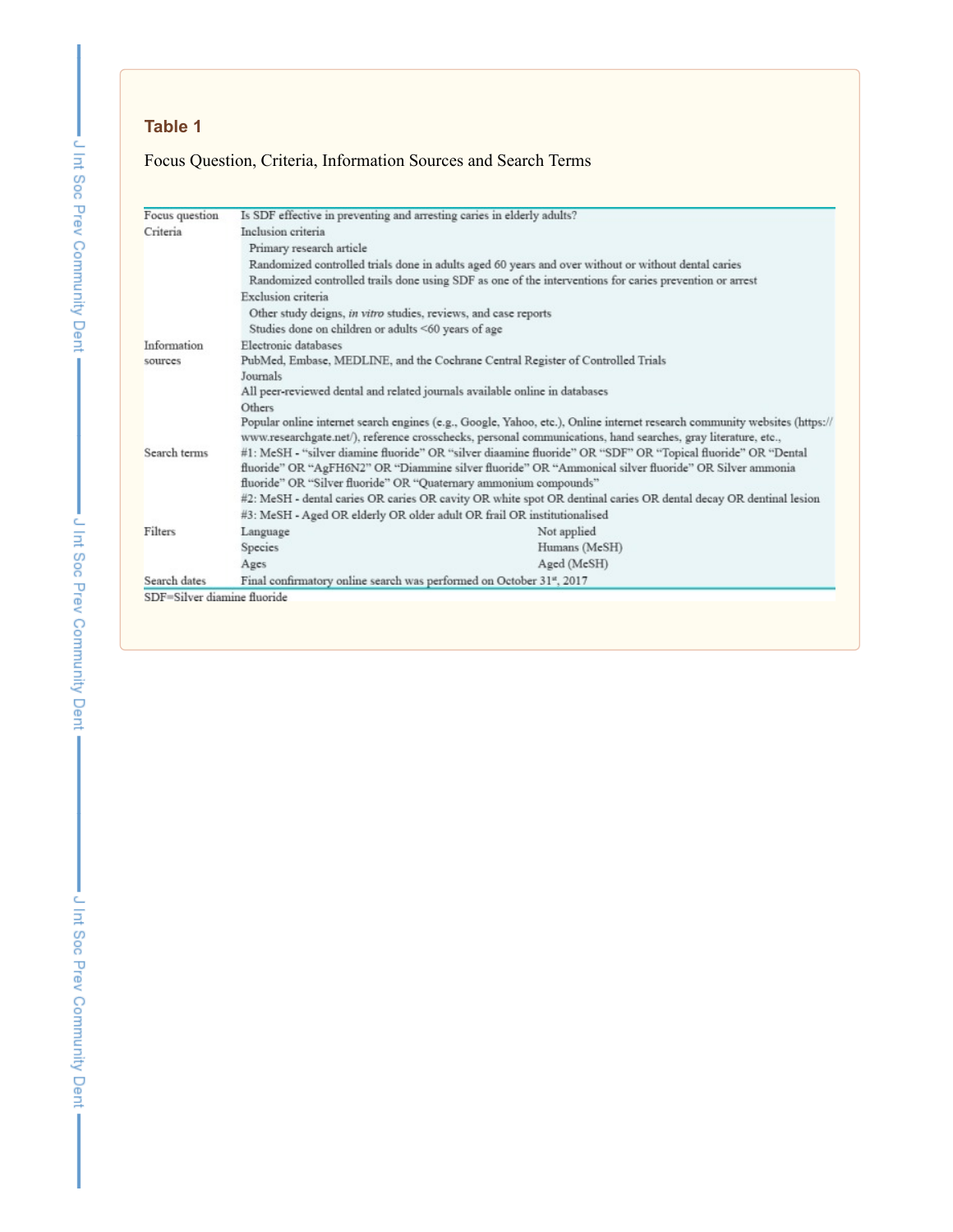## Characteristics of included studies

| <b>Study (year)</b>                | <b>Description</b>                                                                                                            |  |  |  |  |
|------------------------------------|-------------------------------------------------------------------------------------------------------------------------------|--|--|--|--|
| Tan et al., (2010) <sup>[32]</sup> | Study area: Hong Kong                                                                                                         |  |  |  |  |
|                                    | Study design: 36 months; RCT; double blind                                                                                    |  |  |  |  |
|                                    | Site: 21 residential and nursing homes                                                                                        |  |  |  |  |
|                                    | Visits: Baseline and follow-up (12, 24, and 36 months)                                                                        |  |  |  |  |
|                                    | Sample: $n=306$ (80% power, $\alpha=0.05$ )                                                                                   |  |  |  |  |
|                                    | Randomization: Individual random basis                                                                                        |  |  |  |  |
|                                    | Inclusion criteria: Elders with at least 5 exposed roots                                                                      |  |  |  |  |
|                                    | Diagnostic criteria: DMFS; exposed root surface, caries activity and hardness                                                 |  |  |  |  |
|                                    | Treatment group: 38% SDF application every 12 months                                                                          |  |  |  |  |
|                                    | Control: CHX and NaF every 3 months, water every 12 months                                                                    |  |  |  |  |
|                                    | SDF application technique: All exposed root surfaces                                                                          |  |  |  |  |
|                                    | SDF adverse events: None reported                                                                                             |  |  |  |  |
| Zhang et al., $(2013)^{33}$        | Study area : Hong Kong                                                                                                        |  |  |  |  |
|                                    | Design: 24 months; RCT; double blind                                                                                          |  |  |  |  |
|                                    | Sites: 11 community elderly centers                                                                                           |  |  |  |  |
|                                    | Visits: Baseline and follow-up (12 and 24 months)                                                                             |  |  |  |  |
|                                    | Sample: $n=266$ (80% power, $\alpha=0.05$ )                                                                                   |  |  |  |  |
|                                    | Randomization: Computer-generated list                                                                                        |  |  |  |  |
|                                    | Inclusion criteria: Elders with at least five exposed root surfaces                                                           |  |  |  |  |
|                                    | Diagnostic criteria: DMFS; gingival recession and caries activity (changes in dentin hardness and color)                      |  |  |  |  |
|                                    | TX groups: 38% SDF + OHI, 38% SDF + OHI + OHE (SDF application every 12 months, OHE every 6 months)                           |  |  |  |  |
|                                    | Control: OHI + water (placebo) every 12 months                                                                                |  |  |  |  |
|                                    | SDF application technique: All exposed root surfaces no caries removal                                                        |  |  |  |  |
|                                    | SDF adverse events: None reported                                                                                             |  |  |  |  |
| Li et al., $(2016)^{[34]}$         | Study area: Hong Kong                                                                                                         |  |  |  |  |
|                                    | Design: 30 months; RCT; Double blind                                                                                          |  |  |  |  |
|                                    | Site: 12 elderly community centers                                                                                            |  |  |  |  |
|                                    | Visits: Baseline and follow-up (6, 12, 18, 24, and 30 months)                                                                 |  |  |  |  |
|                                    | Sample: $n=157$ root surfaces with active caries (83 elders)                                                                  |  |  |  |  |
|                                    | Randomization: Assignment to groups using block randomization (block size 6)                                                  |  |  |  |  |
|                                    | Inclusion criteria: Elders with one or more teeth with active root surface caries                                             |  |  |  |  |
|                                    | Diagnostic criteria: DMFS; exposed root surface, caries activity and hardness                                                 |  |  |  |  |
|                                    | TX groups: $38\%$ SDF, $38\%$ SDF + KI every 12 months                                                                        |  |  |  |  |
|                                    | Control: Soda water (placebo) every 12 months                                                                                 |  |  |  |  |
|                                    | SDF application technique: Applied on active caries lesions                                                                   |  |  |  |  |
|                                    | SDF adverse events: None reported                                                                                             |  |  |  |  |
|                                    | CHX=Chlorhexidine, SDF=Silver diamine fluoride, RCT=Randomized controlled trials, OHE=Oral health education, OHI=Oral hygiene |  |  |  |  |
|                                    | instructions, NaF=Sodium fluoride, DMFS=Decayed, Missing and Filled Surfaces                                                  |  |  |  |  |

Open in a [separate](https://www.ncbi.nlm.nih.gov/pmc/articles/PMC5985673/table/T2/?report=objectonly) window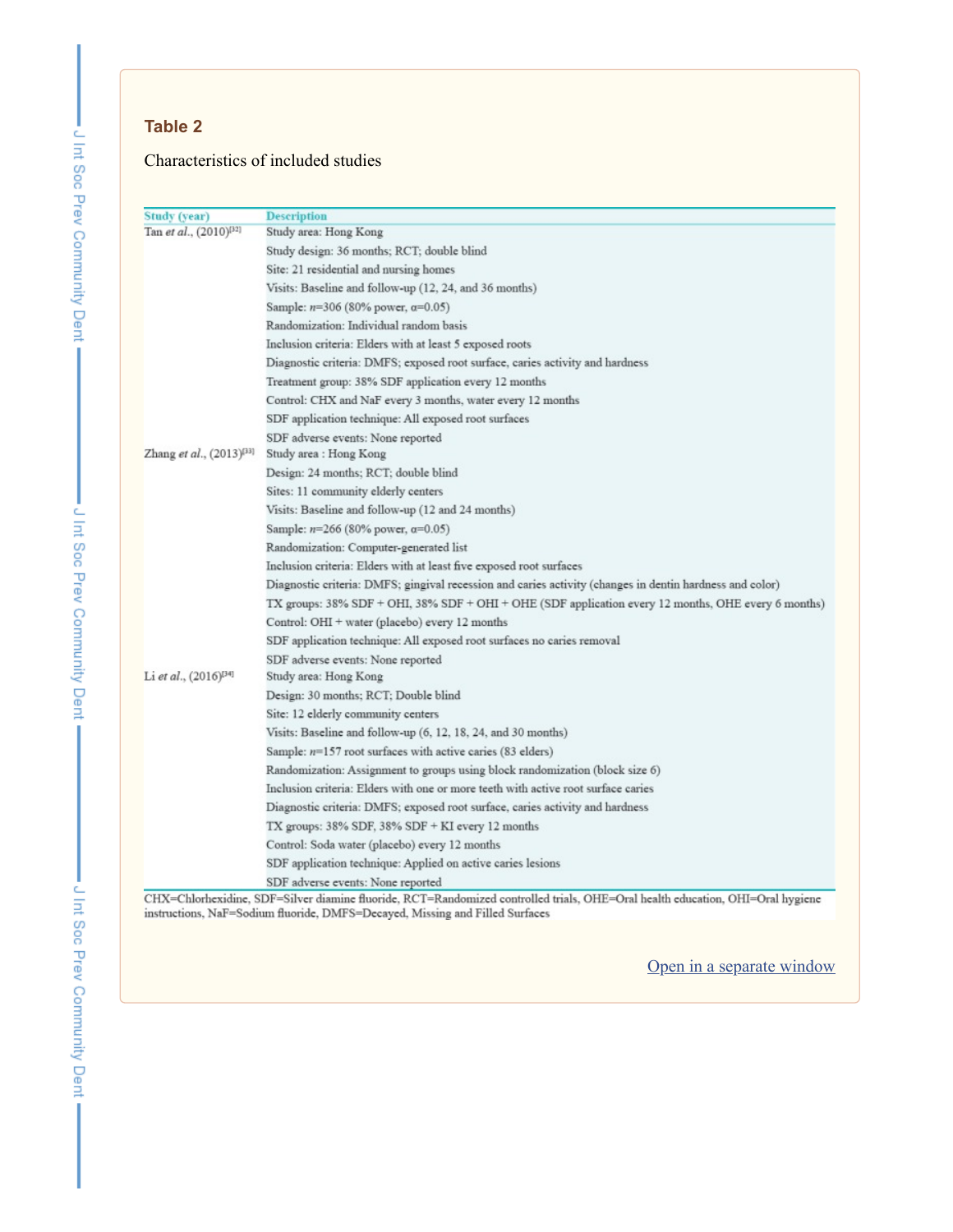# Summary of the results of included participants

| <b>Study (years)</b>          | <b>Objective</b>                                                                                                                                                     | <b>Statistical analysis</b>        | <b>Results</b>                                                                                                                                                                                                                                                                                                                                                                  |
|-------------------------------|----------------------------------------------------------------------------------------------------------------------------------------------------------------------|------------------------------------|---------------------------------------------------------------------------------------------------------------------------------------------------------------------------------------------------------------------------------------------------------------------------------------------------------------------------------------------------------------------------------|
| Tan et al.,                   | Assess the effectiveness ANOVA                                                                                                                                       |                                    | $n = 306$                                                                                                                                                                                                                                                                                                                                                                       |
| $(2010)^{[32]}$               | of annual application<br>of SDF and other<br>three interventions in<br>preventing new root<br>caries surfaces                                                        | Scheffe's multiple                 | Dropout: $n=103$                                                                                                                                                                                                                                                                                                                                                                |
|                               |                                                                                                                                                                      | comparison                         | SDF was more effective for root caries prevention (71%)                                                                                                                                                                                                                                                                                                                         |
|                               |                                                                                                                                                                      | Student t-test                     | The three interventions group had significantly lower mean number of new<br>root caries surface $(P<0.01)$ than the control                                                                                                                                                                                                                                                     |
| Zhang et al.,                 | To investigate the                                                                                                                                                   | <b>ANOVA</b>                       | $n = 266$                                                                                                                                                                                                                                                                                                                                                                       |
| $(2013)^{[33]}$               | effectiveness of SDF and Chi-squared test<br>oral health education in<br>preventing and arresting<br>root caries                                                     |                                    | Dropout: $n=39$                                                                                                                                                                                                                                                                                                                                                                 |
|                               |                                                                                                                                                                      | ANCOVA                             | Mean number of new arrested caries                                                                                                                                                                                                                                                                                                                                              |
|                               |                                                                                                                                                                      |                                    | OHI + Placebo 1.33/0.04                                                                                                                                                                                                                                                                                                                                                         |
|                               |                                                                                                                                                                      |                                    | $OHI + SDF 1.00/0.28$                                                                                                                                                                                                                                                                                                                                                           |
|                               |                                                                                                                                                                      |                                    | OHI + SDF + OHE 0.70/0.33                                                                                                                                                                                                                                                                                                                                                       |
|                               |                                                                                                                                                                      |                                    | OHI + SDF had significantly better effect on prevention ( $P$ < 0.05) and arrest<br>$(P<0.05)$ of root caries than OHI alone                                                                                                                                                                                                                                                    |
|                               |                                                                                                                                                                      |                                    | Additional improvement in prevention and arrest with adding OHE to OHI<br>$+$ SDF ( $P$ < 0.05)                                                                                                                                                                                                                                                                                 |
| Li et al.,<br>$(2009)^{[34]}$ | To investigate the<br>effectiveness of SDF<br>solution application in<br>arresting dental root<br>caries and to assess the<br>color of the arrested<br>caries lesion | <b>ANOVA</b>                       | $n = 83$                                                                                                                                                                                                                                                                                                                                                                        |
|                               |                                                                                                                                                                      | Proportional Hazards Dropout: n=16 |                                                                                                                                                                                                                                                                                                                                                                                 |
|                               |                                                                                                                                                                      | Chi-squared test                   | Arrest rate at 12/24/30 months                                                                                                                                                                                                                                                                                                                                                  |
|                               |                                                                                                                                                                      |                                    | OHI + Placebo 32.1%/28.6%/45%                                                                                                                                                                                                                                                                                                                                                   |
|                               |                                                                                                                                                                      |                                    | OHI + SDF 61%/82.1%/90%                                                                                                                                                                                                                                                                                                                                                         |
|                               |                                                                                                                                                                      |                                    | OHI + SDF + KI 75.9%/85.4%/92.5%                                                                                                                                                                                                                                                                                                                                                |
|                               |                                                                                                                                                                      |                                    | The arrest rate in SDF and SDF+KI groups was statistically significant<br>compared to placebo ( $P<0.001$ ), while there was no statistically significant<br>difference in arrest rates between SDF and SDF + KI groups $(P>0.05)$<br>There was no statistically significant difference between color distribution<br>of arrested lesions in SDF and SDF + KI groups $(P>0.05)$ |
|                               |                                                                                                                                                                      |                                    | SDF=Silver diamine fluoride, OHE=Oral health education, OHI=Oral hygiene instructions                                                                                                                                                                                                                                                                                           |